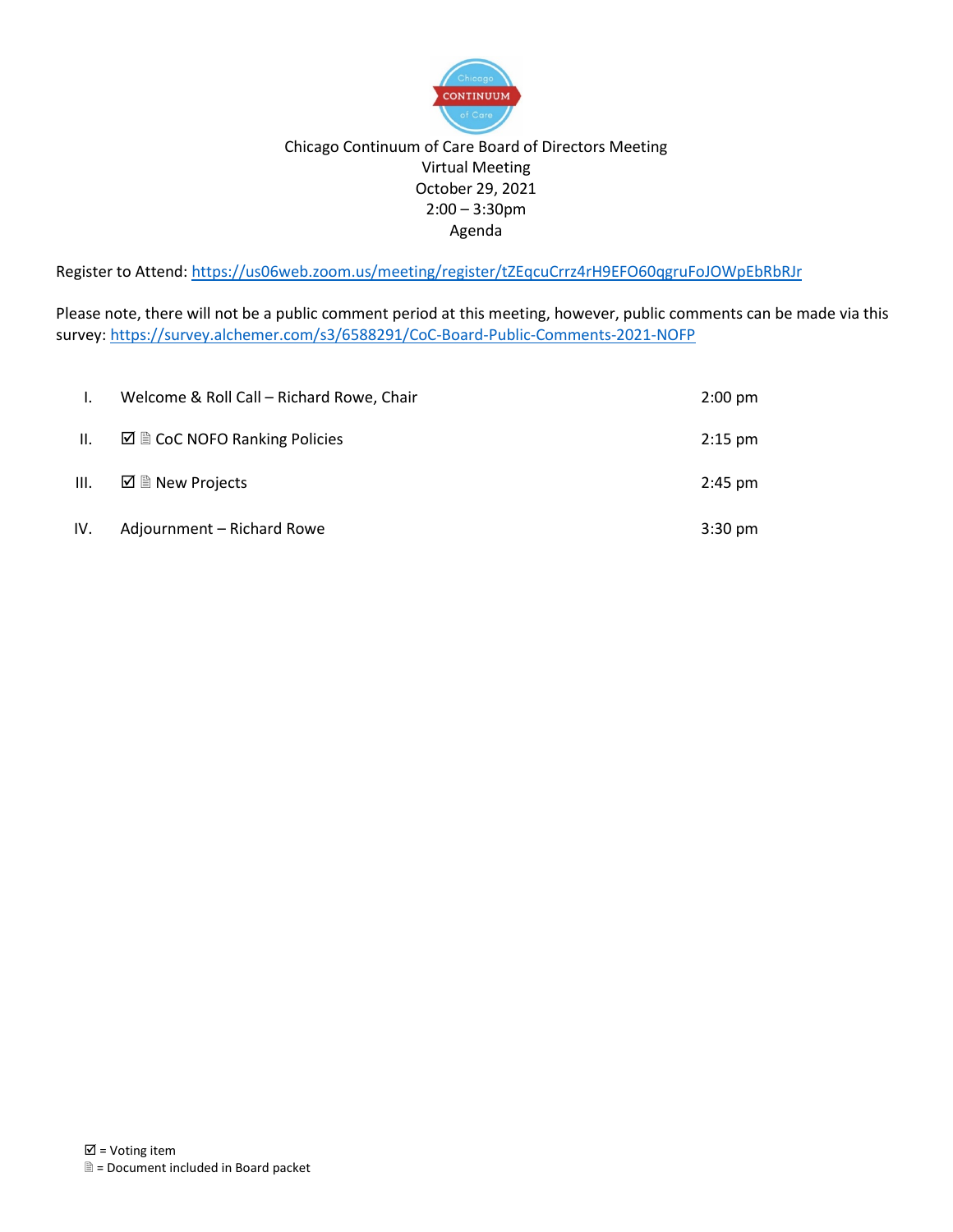

# **Ranking Policies Recommendation Overview**

The Chicago Continuum of Care (CoC) Ranking Policies Committee met from April to September 2021 to craft a set of recommendations regarding FY 2021 Ranking Policies. A draft of the FY 2021 Ranking Policies was published for public comment during September. The Committee included feedback from the public comment and from the FY 2021 HUD Continuum of Care (CoC) Notice of Funding Opportunity (NOFO) competition to finalize their recommendations. The recommended ranking order is as follows:

- 1. System-level Projects
	- a. Renewal Coordinated Entry-Supportive Services Only (CE-SSO)
	- b. HMIS
- 2. Renewal Housing Projects by average 2 years of the local evaluation score.
	- a. Consolidated applications ranked in the position with the highest scoring project in the consolidation.
	- b. Transition grant projects ranked above all other renewals.
	- c. Renewal grants without a local evaluation score ranked above all other renewals.
- 3. New Projects
	- a. System-level projects
	- b. Youth-dedicated projects
	- c. DV Bonus projects
	- d. PSH projects

This ranking order would place all renewals in Tier 1, with a small amount left in Tier 1 for new projects. The remaining projects would be in Tier 2.

Including equity components is a priority of HUD and the Chicago CoC. The Ranking Policies Committee did not identify ways to incorporate equity into the 2021 Ranking Policy recommendations because they felt like deciding on what equity components are priorities for the Chicago CoC should be a more thoughtful CoC-wide conversation, closely tied with the Racial Equity Line of Action. That said, the Ranking Policies Committee does recommend that the CoC dedicate time over the next 6 months to establishing equity components that could be included in the 2022 Ranking Policies so agencies are aware of what might be coming.

Additional information and context regarding this ranking is outlined below.

## **Ranking Policies Committee**

The Chicago Continuum of Care's Ranking Policies Committee is the work group charged with:

• Developing ranking proposal for HUD Continuum of Care (CoC) Funded projects for CoC Board consideration and approval.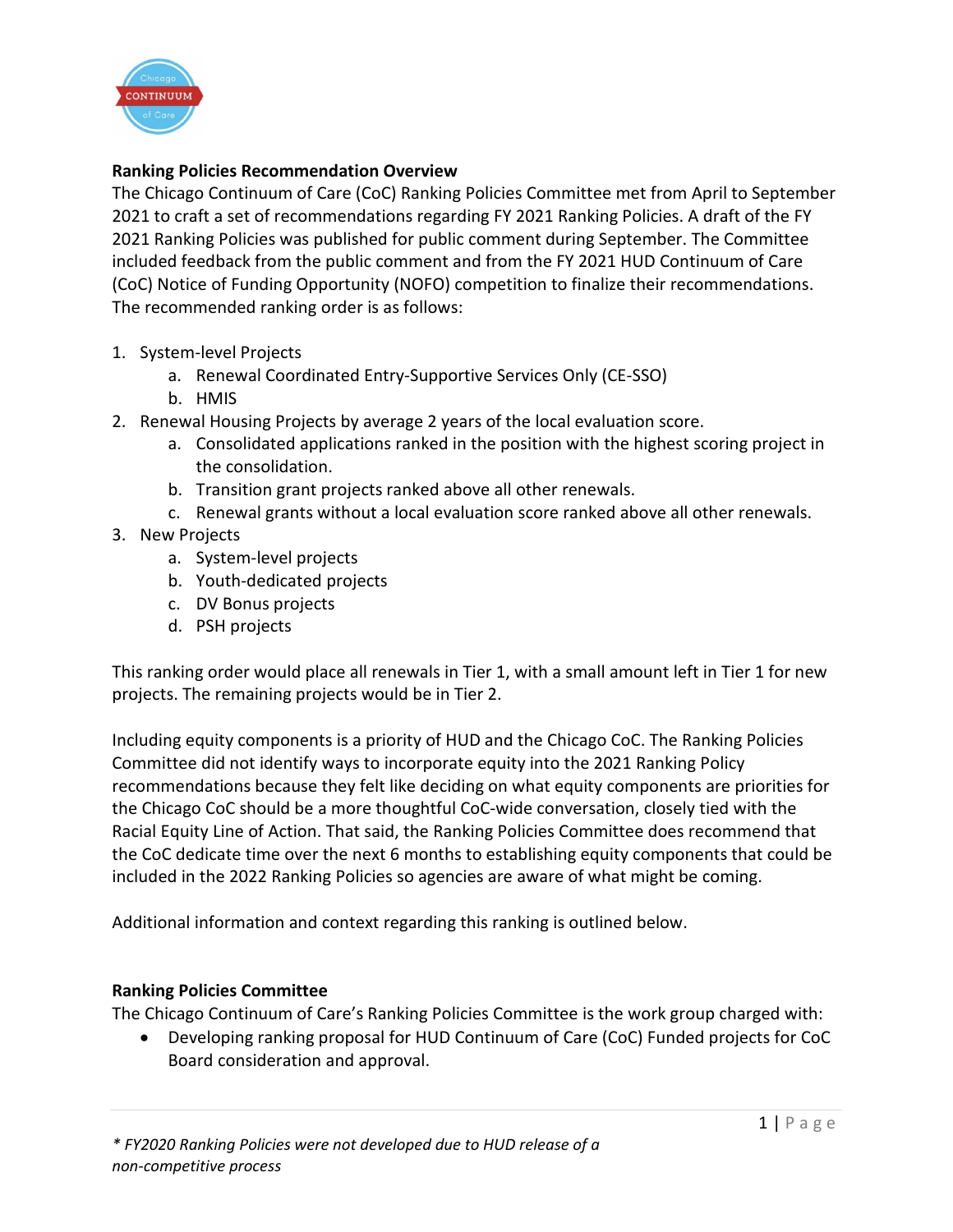

The Ranking Policies Committee included active participation from two service providers (that do not receive any CoC program funding), two Youth Advisory Board members, two Lived Experience Commission members, and three at-large members. The Ranking Policies Committee was staffed and supported by All Chicago.

#### **Funding Opportunity**

In the upcoming Notice of Funding Opportunity (NOFO) competition, the Chicago CoC may apply for up to \$78,277,971 for renewal projects, \$3,913,899 for New Bonus Projects, and \$5,000,000 for Domestic Violence (DV) Bonus Projects.

| <b>Annual Renewal Demand</b>                               | \$78,277,971              |
|------------------------------------------------------------|---------------------------|
| -Reallocation Funding within the ARD                       | \$253,809                 |
| New Bonus Project Funding                                  | $\frac{1}{5}$ \$3,913,899 |
| Domestic Violence (DV) Bonus Project Funding   \$5,000,000 |                           |
|                                                            | TOTAL: \$87,191,870       |

## **Considerations**

To inform and guide its decision-making with regards to the ranking priorities, the Ranking Policies Committee considered the following documents and/or information:

- Chicago CoC's System Goals
- Chicago CoC's unit needs projections (gaps analysis)
- Chicago CoC Local Evaluation and Monitoring processes
- Ranking Policies from FY2016, FY2017, FY2018, and FY2019\*
- FY 2021 CoC Program NOFO
- Public Comments from CoC

Based on the information above, the Ranking Policies Committee used the following information to formulate recommendations:

• **Changes in the 2021 Local Evaluation Instrument process**:

The 2020 Local Evaluation process did not take place due to prioritizing response to the COVID-19 pandemic. Additionally, due to HMIS reporting issues, the 2021 Local Evaluation Instrument tool used the 2019 project performance and coordinated entry scores as the scores for the 2021 Local Evaluation Instrument. The Ranking Policies Committee chose to use a combined average of the 2019 and 2021 Local Evaluation Instrument score for the 2021 Ranking Policies.

• **Implementation of Monitoring and Technical Assistance (TA) protocols**: Since 2018, the Collaborative Applicant agency, along with service provider input,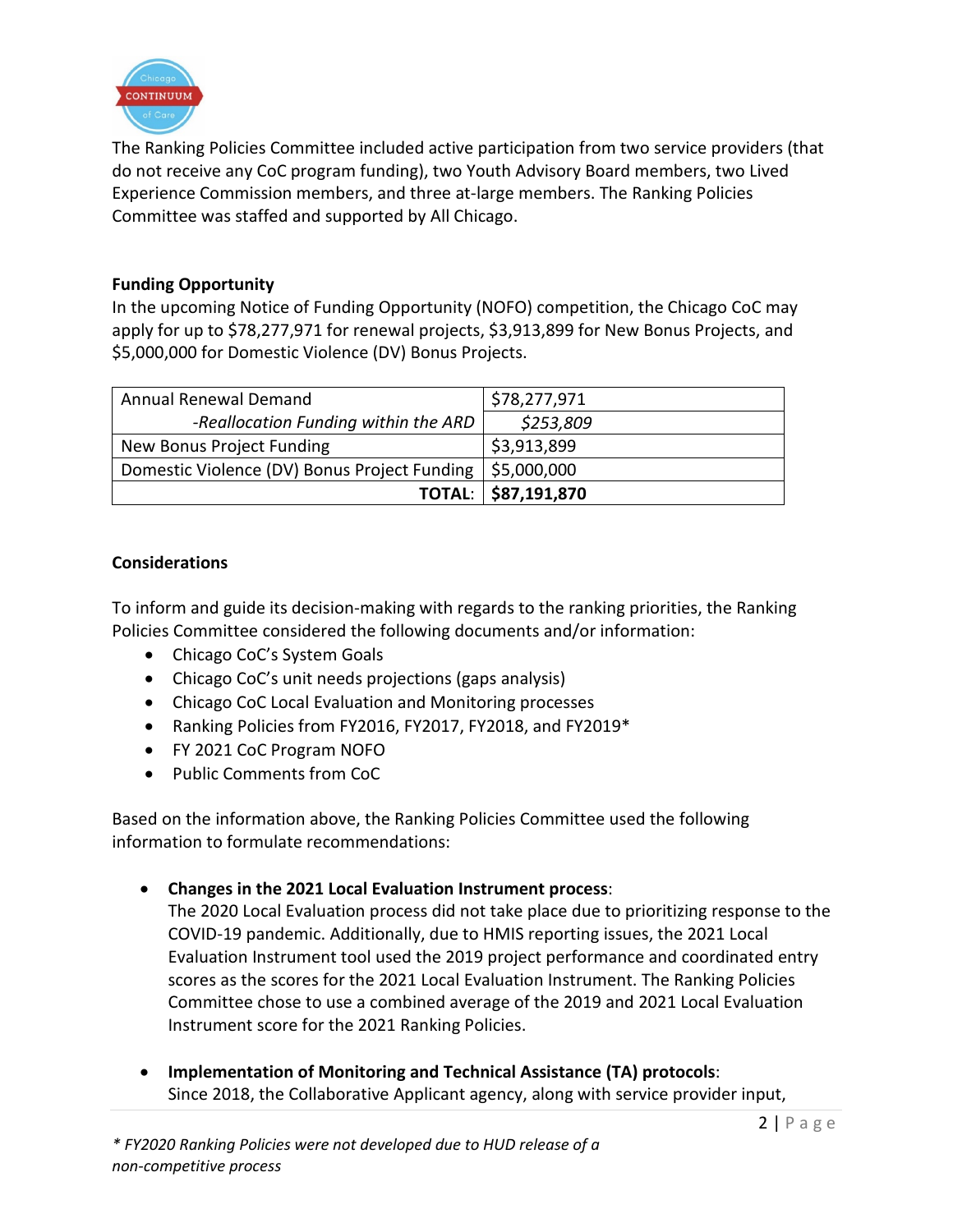

formulated CoC Program Monitoring and TA protocols. The CA began monitoring agencies in 2018, including lower performing agencies identified in the 2018 Local Evaluation process. The intent of the monitoring is to ensure programs are adhering to HEARTH regulations and CoC program rules. If areas of concern are identified, All Chicago provides appropriate TA to help organizations build capacity and strengthen programming which should ultimately improve program outcomes and services for clients. The Ranking Policies Committee reviewed any significant trends in scoring and any TA provided. Because the Monitoring and TA protocols were paused during 2020, more time is needed to see if the TA is having the desired impact and improving project outcomes.

# • **Changes in the 2021 HUD NOFO:**

The most significant change in the 2021 HUD NOFO is that HUD designated the Tier 1 for all CoC's to equal their annual renewal demand, thereby allowing CoC's to place all renewal projects in Tier 1.

## • **Reallocation:**

The 2021 local evaluation instrument allowed HUD-funded service providers an opportunity to voluntarily reallocate a percentage of their grant(s) back to the Continuum of Care instead of returning unspent funds to HUD. The voluntary reallocation amount was determined by each organization with considerations given to patterns of unspent funds over the past three years. In addition, the Chicago CoC has implemented the permanent involuntary reallocation of funding for chronic underspending policy This involuntary reallocation process allowed the CoC to capture unspent project funds from HUD CoC programs that are returned to HUD annually. Both voluntary and involuntary reallocation processes allowed for a creation of new HUD CoC projects. The total reallocation amount is \$253,809.

## • **Bonus, Including Domestic Violence Bonus:**

The FY2021 NOFO obtains the opportunity for CoCs to select and award projects for Bonus Funding. In FY2021, Chicago is eligible to apply for up to \$3.9 million in CoC Bonus projects, and up to \$5 million for Domestic Violence (DV) bonus funding.

#### **Ranking Priority Recommendations**

Based on the above considerations and rationales, the Ranking Policies Committee puts forth the following Ranking Priority Recommendations for approval by the CoC Board of Directors:

• **Coordinated Entry-Supportive Services Only (SSO) and Homeless Management Information System (HMIS):**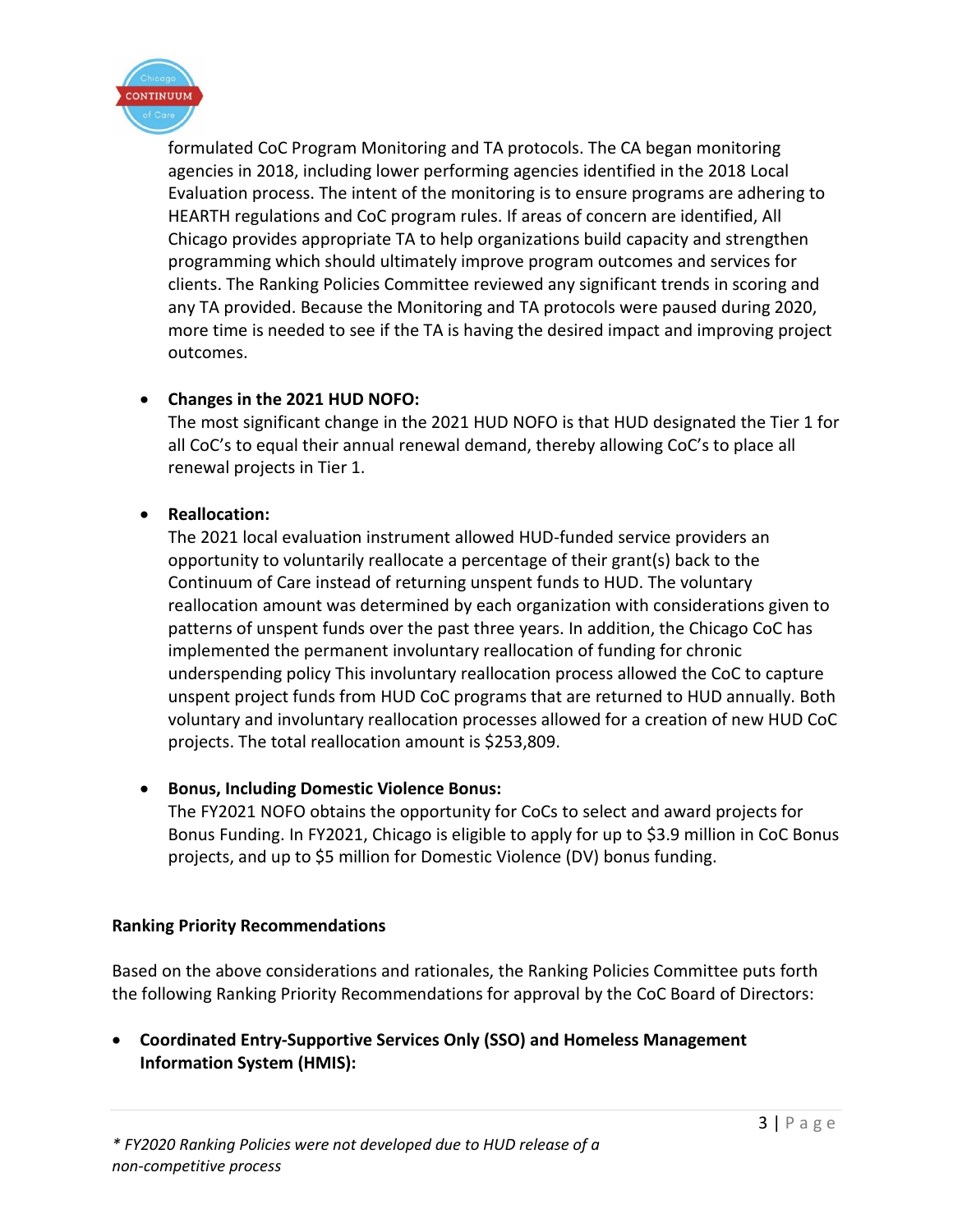

The Ranking Policies Committee determined that the Coordinated Entry-SSO and HMIS grants provide necessary resources to improve the capacity of the Chicago CoC to effect system change, improving the efficacy of projects across the city. The Ranking Policies Committee recommends placing these projects at the top of Tier 1. This includes four renewal Coordinated Entry SSO projects and one HMIS project.

#### • **Renewal Project Ranking:**

All renewal projects to be ranked by the average score of the local evaluation instrument process (2019 and 2021 process) and will be placed in Tier 1.

## o **Consolidation Applications:**

The FY2021 NOFO allows agencies to consolidate up to ten grants of the same program model type into one grant. The Chicago Continuum of Care has encouraged consolidation in order to improve grant management and reduce administrative burden for partners.

The Ranking Policies Committee recognized that consolidation may result in increased grant management efficiencies. Therefore, the Ranking Policies Committee recommends that all consolidation applications be ranked with the highest ranked project of the consolidation.

#### o **Transition Grants:**

Transition grants allow projects to convert from one component type to another component type (for example, from transitional housing (TH) to rapid rehousing (RRH)). There is some evidence that shows that RRH projects are more effective than TH projects and therefore the CoC should encourage transition grants to occur. As a result, the Ranking Policies Committee wanted to rank transition grants above renewals.

#### o **Renewal Grants without Local Evaluation Score**

Existing renewal grants which have not completed a local evaluation tool due to not operating for a full 6 months will be ranked above renewal grants with a local evaluation score. The Ranking Policies Committee wanted to ensure grants are provided allowed ample time to begin operations and serve the community.

## • **New Project Ranking:**

New project applications will be ranked after renewals, with any system level projects first, followed by projects that serve youth, then DV Bonus projects followed by any PSH projects.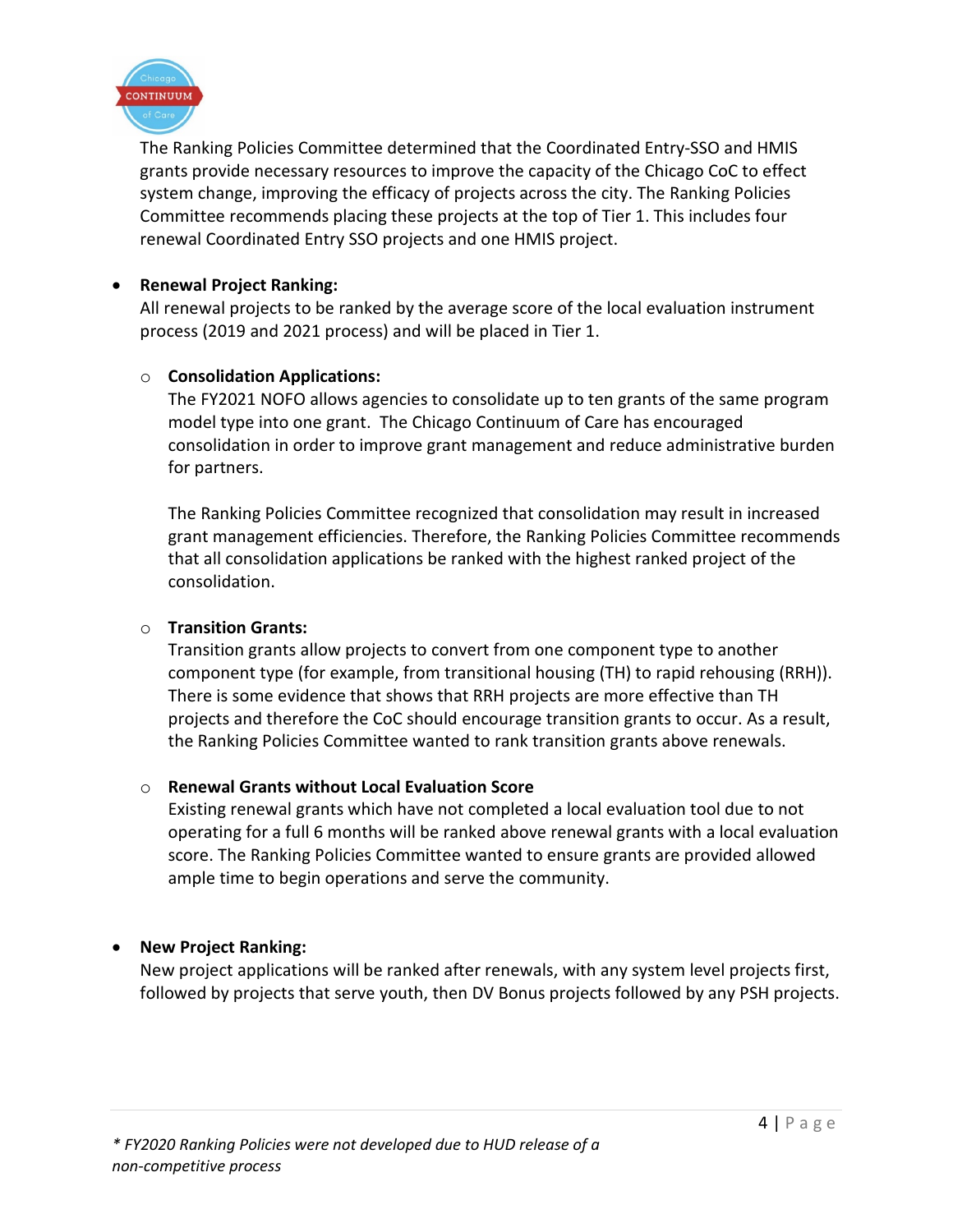

## **FY 2021 Chicago CoC New Project Recommendations**

In FY2021, the Chicago CoC is eligible to apply for new project funding. Funding amounts by category are shown in the chart below.

| <b>Reallocated Funding</b>                                 | \$253,809   |
|------------------------------------------------------------|-------------|
| New Bonus Project Funding                                  | \$3,913,899 |
| Domestic Violence (DV) Bonus Project Funding   \$5,000,000 |             |
| <b>Total New Funding</b>                                   | \$9,167,708 |

#### **New Projects Process and Review Board**

As the Collaborative Applicant, All Chicago helps administer a new projects selection process for the CoC. In FY 2021, All Chicago worked with a consultant to administer the New Projects Process. Once All Chicago decided to apply, All Chicago staff recused themselves of attending meetings to avoid any conflicts of interest.

The New Projects Process began in June 2022 and followed this sequence of events:

- Pre-Application Process for New and Expansion Permanent Supportive Housing Projects, through the Housing Homeless Expansion Initiative (HHEI) from June 23 – July 16, 2021.
- Pre-Application Process for New Rapid Rehousing (RRH) and Joint Transitional Housing Rapid Rehousing (TH-RRH) projects from July 27 - August 10, 2021.
- Application Process (invitation only) for projects selected to move forward from August 20 – September 8, 2021.
- Project Review and Presentation Period from September 8 October 15.

#### **FY 2021 Ranking Policies for New Projects**

The Ranking Policies Committee recommends that new projects be ranked in the following order by categories. If there are multiple projects within each category, the New Projects Review Board will rank order the projects.

- 1. System-level projects
- 2. Youth-dedicated projects
- 3. DV Bonus projects
- 4. PSH projects

The project(s) at the top of the New Project Ranking will received reallocated funding, up to the total amount, before moving into the New Bonus Funding allocation.

#### **New Projects Review Board**

The New Project Review Board consisted of 10 members from the following CoC Stakeholder groups: the Lived Experience Commission, Youth Action Board, Chicago Funders Together to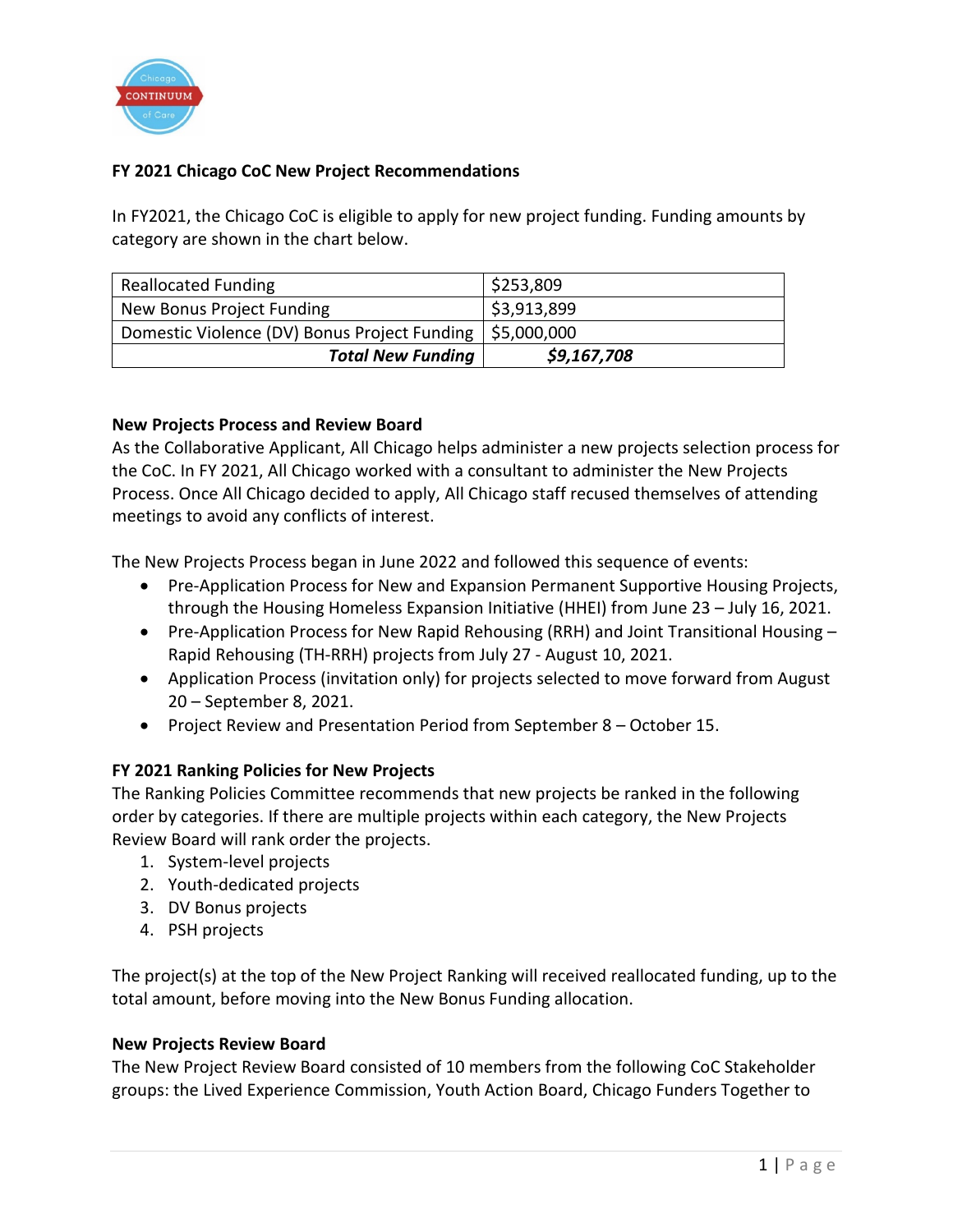

End Homelessness representatives, Corporation for Supportive Housing staff, Alliance to End Homelessness in Suburban Cook County staff, and UChicago Urban Labs Staff.

#### **New Projects Recommended for Funding**

The New Project Review Board is putting forth 9 new projects for funding out of 11 that applied. Project summaries and dollar amounts are found in the next section.

Following the Ranking Policies Committee's recommendation, the new projects would be ranked in the following order.

| <b>Ranking</b> | <b>CoC</b><br>Project |               | <b>HUD</b><br>Project | Project<br><b>Requested</b> | <b>New Project Review</b><br><b>Panel Budget</b> | <b>Difference</b><br>from Project | Difference from<br><b>Prior</b> |
|----------------|-----------------------|---------------|-----------------------|-----------------------------|--------------------------------------------------|-----------------------------------|---------------------------------|
| <b>Order</b>   | Type                  | <b>Agency</b> | <b>Type</b>           | <b>Total</b>                | Recommendation                                   | <b>Request</b>                    | <b>Recommendation</b>           |
|                | System                | All           | Chicago               |                             |                                                  |                                   |                                 |
| 1              | Level                 | Chicago       | Rents                 | \$619,811                   | \$400,000                                        | \$(219, 811)                      | $\frac{\xi(219, 811)}{}$        |
|                |                       | Kids          |                       |                             |                                                  |                                   |                                 |
| $\overline{2}$ | Youth                 | Above All     | TH/RRH                | \$271,764                   | \$543,528                                        | \$271,764                         | \$193,528                       |
|                |                       |               | <b>RRH</b>            |                             |                                                  |                                   |                                 |
|                |                       | The           | and                   |                             |                                                  |                                   |                                 |
| 3              | <b>DV</b>             | Network       | TH/RRH                | \$5,000,000                 | \$4,198,930                                      | $$$ (801,070)                     |                                 |
|                |                       | Inner         |                       |                             |                                                  |                                   |                                 |
| 3              | DV                    | Voice         | TH/RRH                | \$801,070                   | \$801,070                                        |                                   |                                 |
|                |                       | Deborah's     |                       |                             |                                                  |                                   |                                 |
| 4              | <b>PSH</b>            | Place         | <b>PSH</b>            | \$504,164                   | \$504,164                                        |                                   |                                 |
|                |                       | Inner         |                       |                             |                                                  |                                   |                                 |
| 4              | <b>PSH</b>            | Voice         | <b>PSH</b>            | \$494,081                   | \$612,836                                        | \$118,755                         | \$118,754                       |
| 4              | <b>PSH</b>            | The Blvd.     | <b>PSH</b>            | \$1,068,366                 | \$1,324,876                                      | \$256,510                         | $$$ (343,894)                   |
|                |                       | Sarah's       |                       |                             |                                                  |                                   |                                 |
| 4              | <b>PSH</b>            | Circle        | <b>PSH</b>            | \$405,917                   | \$505,671                                        | \$99,754                          | \$99,754                        |
| 4              | <b>PSH</b>            | Revive        | <b>PSH</b>            | \$133,285                   | \$276,634                                        | \$151,668                         | \$151,668                       |
|                |                       |               |                       | <b>Total</b>                | \$9,167,708                                      |                                   |                                 |

## **Summary of New Project Applications**

- 1. All Chicago Chicago Rents
	- a. CE-SSO
	- b. Summary: As a CoC project, Chicago Rents will continue to provide the specialized support needed to identify and engage landlords to be partners in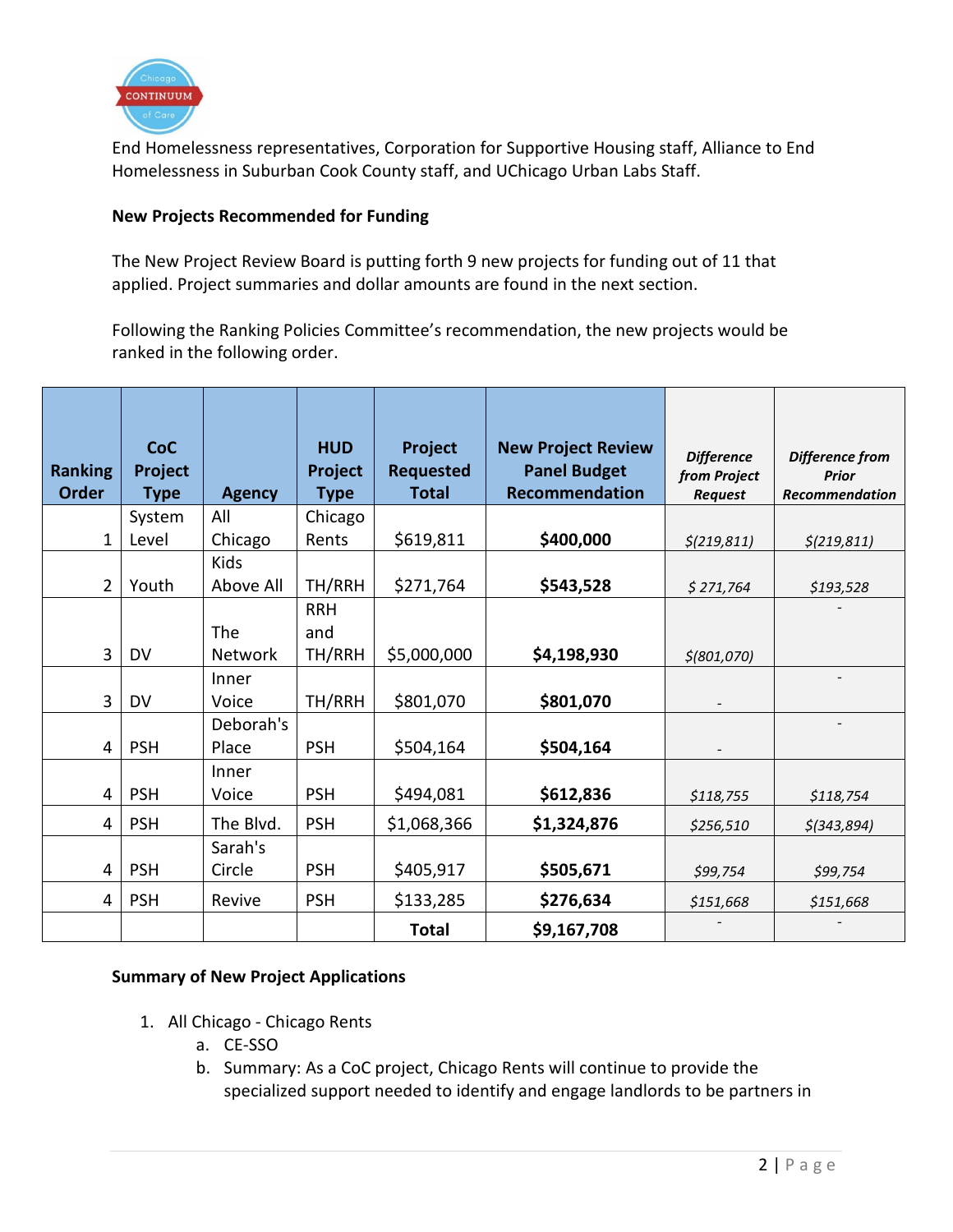

ending homelessness. By centralizing landlord engagement, Chicago Rents leverages tools (such as a Landlord Risk Mitigation Fund and a centralized database of landlords) that make landlord engagement more robust on behalf of the entire system. The housing units would be available for participants to review, and if chosen, apply for the unit in partnership with the case manager.

- 2. Kids Above All
	- a. Joint TH-RRH
	- b. Serves youth
	- c. Summary: Kids Above All is seeking to add a youth Transitional Housing-Rapid Rehousing component to the Emerge program (Emerge TH-RRH). The program will include ten new units for youth ages 18-24, including clients with children of their own.
- 3. The Network/All Chicago
	- a. RRH only
	- b. Serves survivors of DV, individuals, and families
	- c. Summary: All Chicago would apply for the entirety of the DV Bonus funding allocated to Chicago, or \$5 million. All Chicago would subcontract with agencies experienced with serving people fleeing GBV to carry out the work of housing 200 households at any given time. Given the average size of a RRH grant for GBV agencies, which serves around 40 households at a given time, we anticipate subcontracting with 4-6 partner agencies. All Chicago would financially support The Network (outside of the DV Bonus Funding) for helping carry out programmatic design elements to ensure the partner selection and contracting process are tailored to meet any special needs of agencies who are new to housing. The Network would also provide technical assistance and training with All Chicago to agencies interested in applying for funding, as well as projects that are coming online. The partner selection and contracting process would be carried out during the first half of 2022, as soon as HUD announces the awards, so that as soon as the HUD contract is processed our partners can immediately begin taking clients. In All Chicago's ESG-RRH program, All Chicago supports landlord and unit identification and rental payments, alleviating those tasks from the RRH partner's role.
- 4. Inner Voice (DV)
	- a. Joint TH-RRH
	- b. Serves survivors of DV, individuals, and families
	- c. Summary: Inner Voice/IV proposes a joint component of TH with 10 units and PH-RRH with 20 units providing services including counseling, advocacy and a 24 hour emergency line for up to 24 months to people experiencing domestic and/or dating violence, sexual assault or stalking. The program is low barrier and applies Housing First and harm reduction strategies and motivational, strength-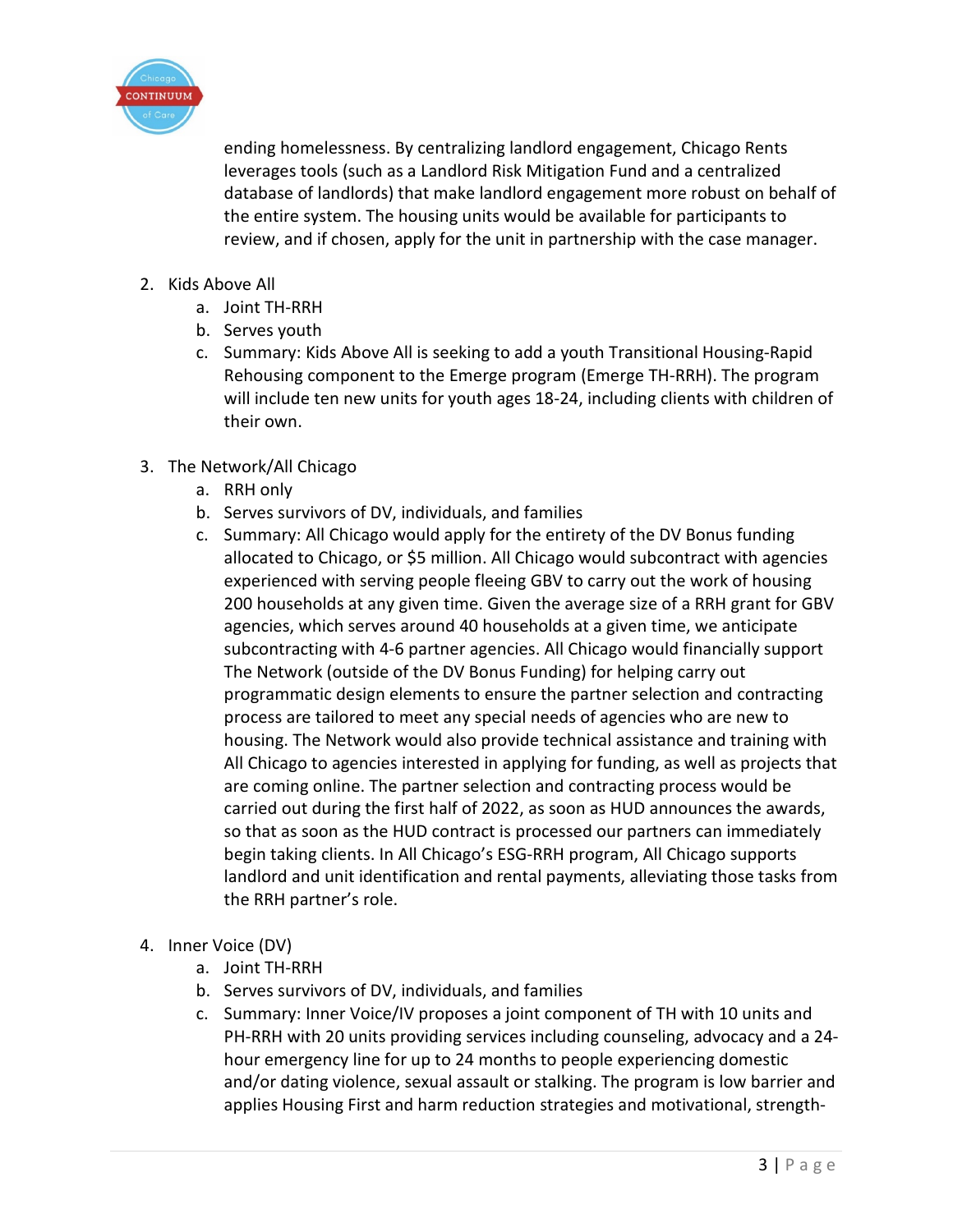

based, trauma-informed person-centered case management to assess for needs and provide housing, health and supportive services to people 18+ years of age who are DV survivors.

- 5. Deborah's Place/IHDC
	- a. PSH
	- b. Serves chronically homeless, individuals
	- c. Summary: The Conservatory Apartments is being developed by the Interfaith Housing Development Corporation (IHDC), a seasoned non-profit PSH developer, in collaboration with Deborah's Place as service provider. IHDC is the project developer and its affiliate, Interfaith Management Services, will be the property manager. 34 of the units will be dedicated to PSH.
- 6. Inner Voice (PSH)
	- a. PSH
	- b. Serves chronically homeless, individuals
	- c. Summary: The CHI Expansion Program, through 26 master-leased apartments, targets single chronically homeless individuals (as defined in HUD's final rule), 18+ years of age, with a disabling condition such as a diagnosed substance use disorder, a serious mental illness, developmental disability or chronic physical illness or disability. The CHI program moves people experiencing homelessness from the streets or shelters into permanent housing. Each person is referred through the Coordinated Entry System/CES for eligibility. After eligibility criteria are satisfied, an intake is completed, followed by a comprehensive assessment, including a psycho-social assessment. An Individual Service Plan/ISP is then completed in collaboration with the participant, to assist them in overcoming barriers that previously hindered them from obtaining/maintaining permanent housing.
- 7. The Boulevard of Chicago
	- a. PSH
	- b. Serves chronically homeless, individuals
	- c. Summary: The Boulevard proposes implementation of a Permanent Supportive Housing (PSH) Scattered Site project which will serve 25 individuals annually. Our program model will follow clients throughout the life of their PSH eligibility. We believe in a wraparound approach which will consistently meet the needs of those we serve and enable them to sustain housing in their communities of choice. Inclusive of this is strong advocacy which lends itself to linkage to food pantries, desired social and mental health programs and other services.
- 8. Sarah's Circle
	- a. PSH
	- b. Serves chronically homeless, individuals